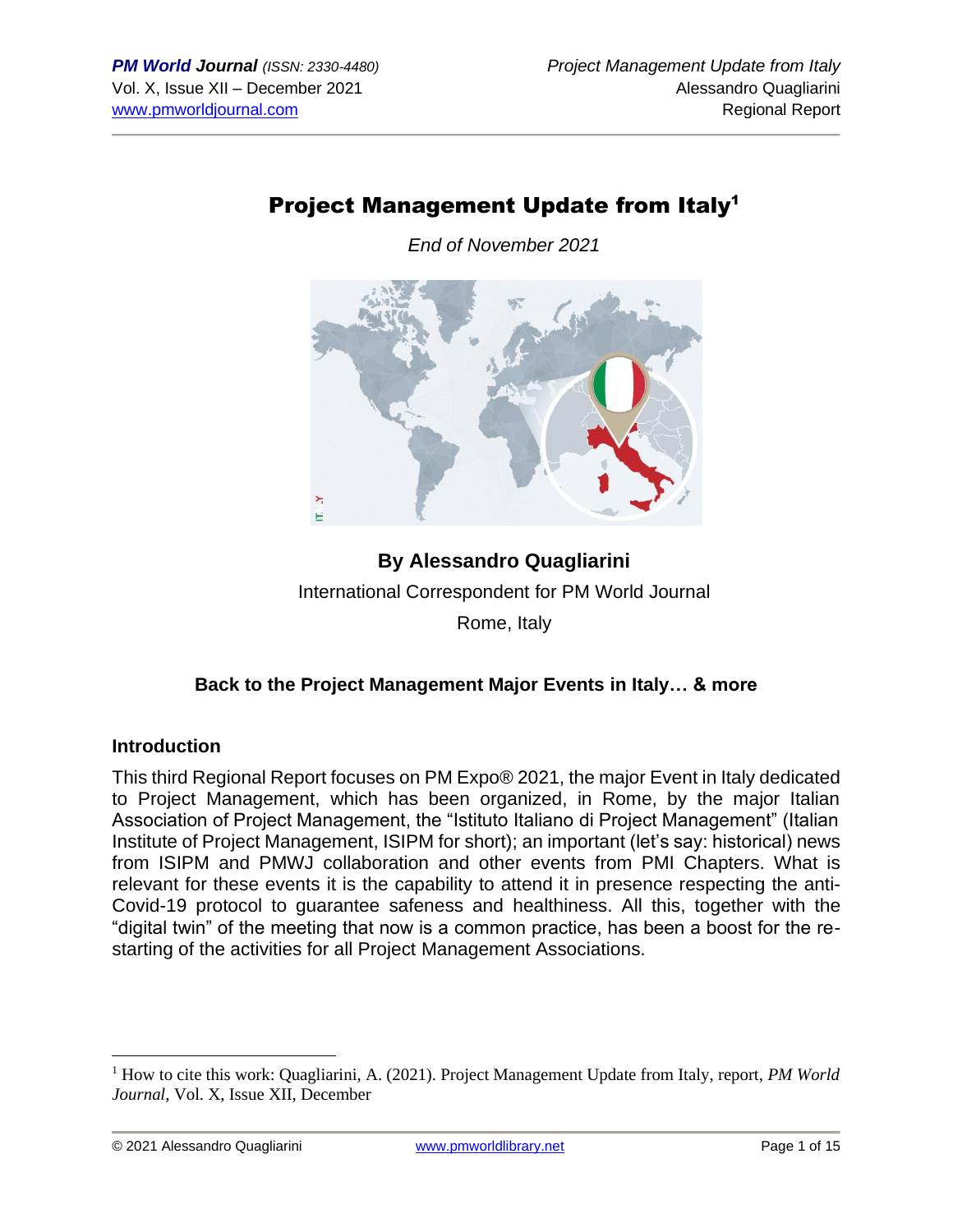## **The Project Management Expo 2021<sup>2</sup> (PM Expo® 2021)**

About 1200 people (400 in presence and 800 in streaming), followed the event to open a discussion on the topics that have characterized this last two years in Italy in order to face the management of the PNRR<sup>3</sup>:

- the importance of Project Management and the integration with the European planning skills
- the growth of individual and organizational skills in the project management
- the recent regulatory evolution with the new UNI ISO 21502 standard
- the Agile approach as opposed to Waterfall
- Project Management and Innovation Management
- health service improvement projects.

The organizational team of ISIPM has been inspired around five words:

- o Ripartenza (Reboot)
- o Competenza (Expertise & Know How)
- o Innovazione (Innovation)
- o Gestione Progetti (Project Management)
- o Buone Pratiche (Best Practises)



The event introduction: ISIPM Vice President (Graziano Trasarti) & the PM Expo® 2021 Project Manager (Claudia Spagnuolo) shows ISIPM performances during pandemic

<sup>2</sup> [https://www.pmexpo.it](https://www.pmexpo.it/)

<sup>3</sup> [https://pmworldlibrary.net/article/the-national-plan-of-recovery-and-resilience-and-project](https://pmworldlibrary.net/article/the-national-plan-of-recovery-and-resilience-and-project-management-in-italy-during-the-pandemic/)[management-in-italy-during-the-pandemic/](https://pmworldlibrary.net/article/the-national-plan-of-recovery-and-resilience-and-project-management-in-italy-during-the-pandemic/)

<sup>© 2021</sup> Alessandro Quagliarini [www.pmworldlibrary.net](http://www.pmworldlibrary.net/) Page 2 of 15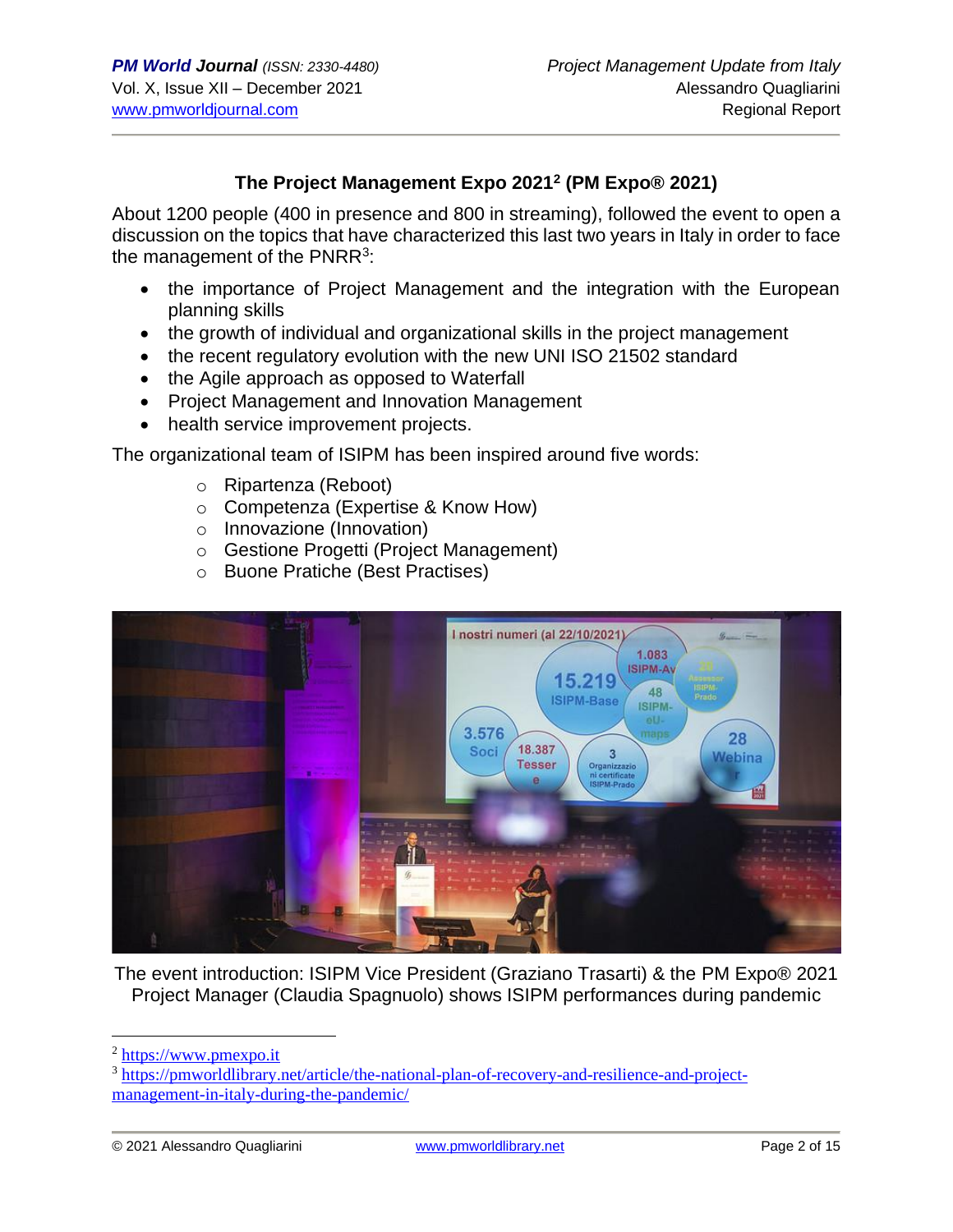

The first speech: Franco Stolfi (ISIPM Board Member) and Enrico Mastrofini (ISIPM President) talks about the Project Management tools that are indispensable for the management of PNRR and not only

#### **The importance of PM discipline integration with the European planning skills**

The funds foreseen with the Next Generation EU go alongside the ordinary programming cycle of European funds 2021-2027, with a very large overall amount. This involves an important challenge, particularly for Italy, for the management of resources in terms of Portfolios, Programs and Projects financed by European funds, which will undoubtedly require complex and integrated skills. In this perspective, during the second speech it has been talked about how ISIPM propose the eU-maps<sup>4</sup> model, composed by 4 knowledge areas necessary for the management of European funds in the various steps, which constitute:

- a training framework
- a quide
- an ISIPM skills certification
- a register of accredited teachers

<sup>4</sup> <https://www.isipm.org/progetti/eu-maps>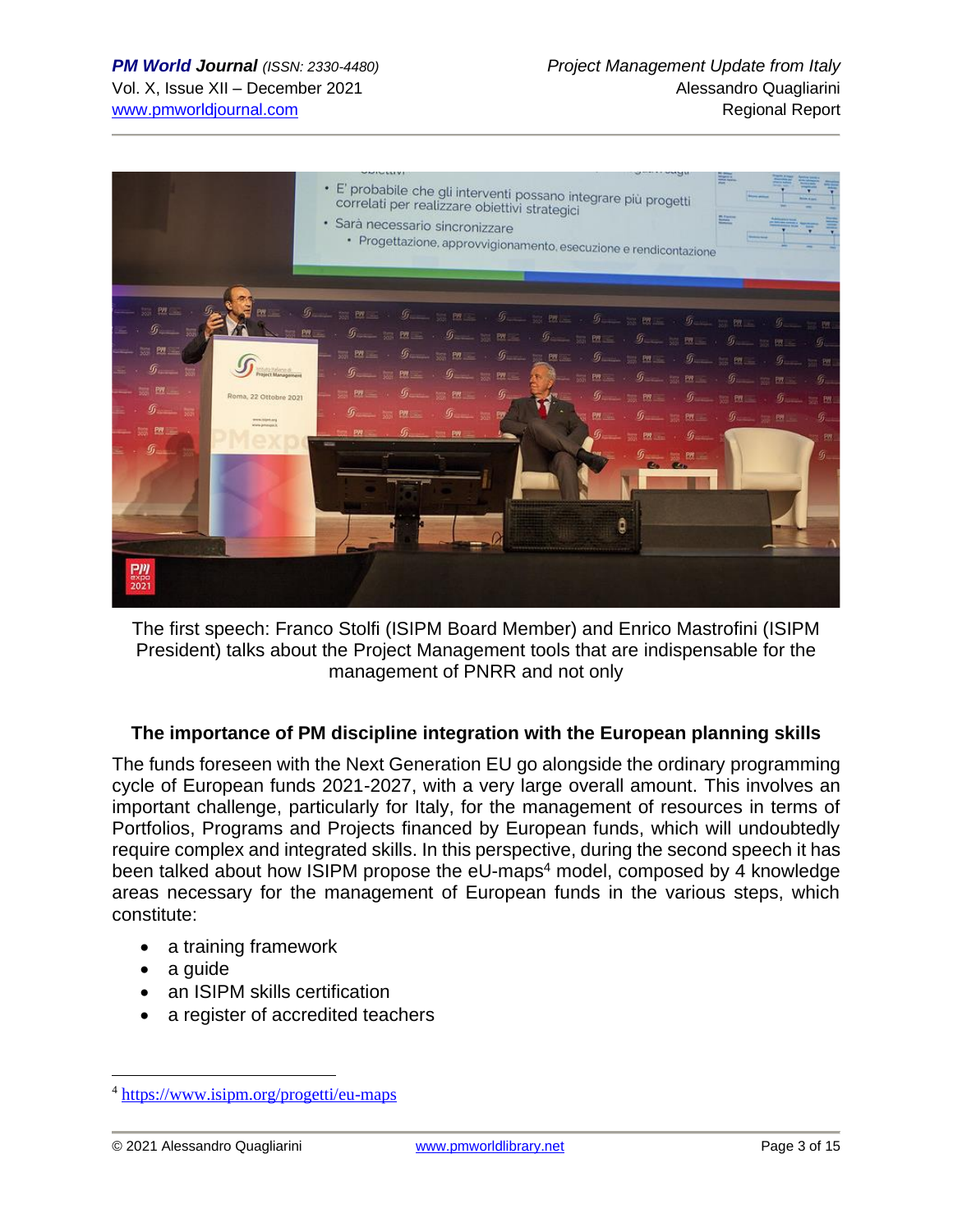#### **The growth of individual and organizational skills in the project management**

The third intervention focused on the indispensable professional competence of project managers, that is not enough if they cannot rely on an adequate organizational system that includes and values the methods and tools necessary for project management. In according with this principle, ISIPM, in order to guarantee companies and organizations the possibility of quantifying and making objective the qualitative perceptions relating to their organizational performance, proposes the ISIPM-Prado®<sup>5</sup> Maturity Certification. The new certification issued by ISIPM and no longer aimed at professionals but at organizations, is meeting the interest of numerous companies, some of which, thanks to the assessments conducted by qualified Assessors, have been included in the register of certified organizations, taking the opportunity to highlight its competitive value.



Andrea Fraticelli talks about Success of Projects: skills of the Project Managers or organizational maturity?

<sup>5</sup> <https://www.isipm.org/progetti/modello-di-maturita>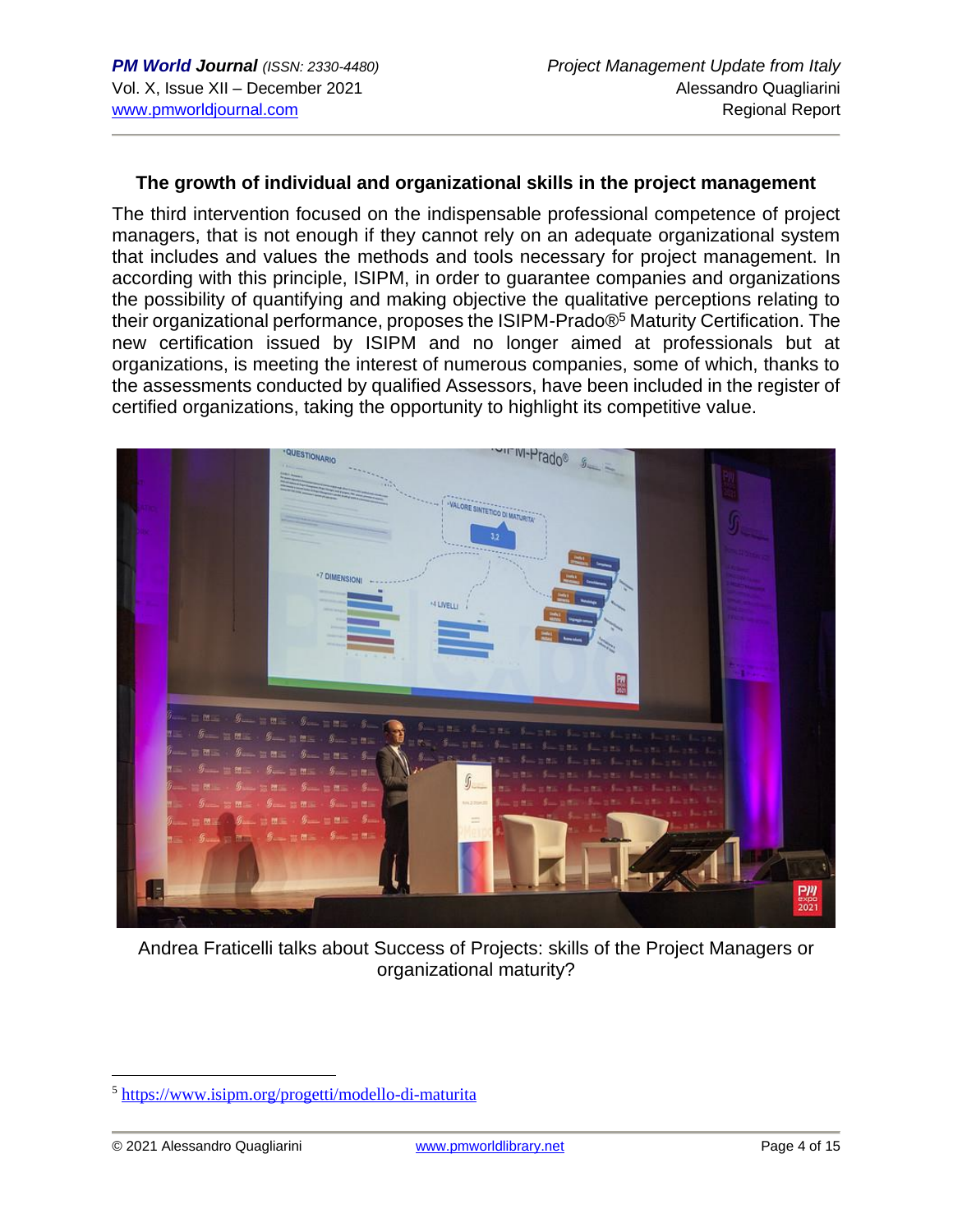#### **The recent regulatory evolution with the new UNI ISO 21502 standard,**

The fourth speech talked about the matter of the evolution of international legislation that has recently produced two fundamental project management standards, also acquired in Italy as UNI ISO 21500 and UNI ISO 21502, of which specially the second one represents the new reference methodological framework of the discipline. The paper summarizes this evolution and describes its contents with a special focus on 21502, which includes general concepts, integrated practices and 17 project management practices. ISIPM and ISIPM-Professioni<sup>6</sup> participated through their representatives in the ISO and UNI worktables involved in this regulatory development, which resulted in the updating of their training courses that lead to the ISIPM Base and AV qualifications, with the re-edition of the related texts, soon publication. In particular, the ISIPM AV training material has been completely updated and aligned with the new UNI ISO 21502, while in UNI work is also underway for the re-edition of UNI 11648, which forms the basis of the Accredia<sup>7</sup> certification for the professional figure of project manager. The new regulations have made it possible to lay the foundations for a new project management methodology, integrated with the same training courses previously mentioned.



Maurizio Monassi & Pierluigi Guida talk about New trends in Project Management: the new UNI ISO 21502 standard

<sup>6</sup> <https://professioni.isipm.org/>

<sup>7</sup> <https://www.accredia.it/>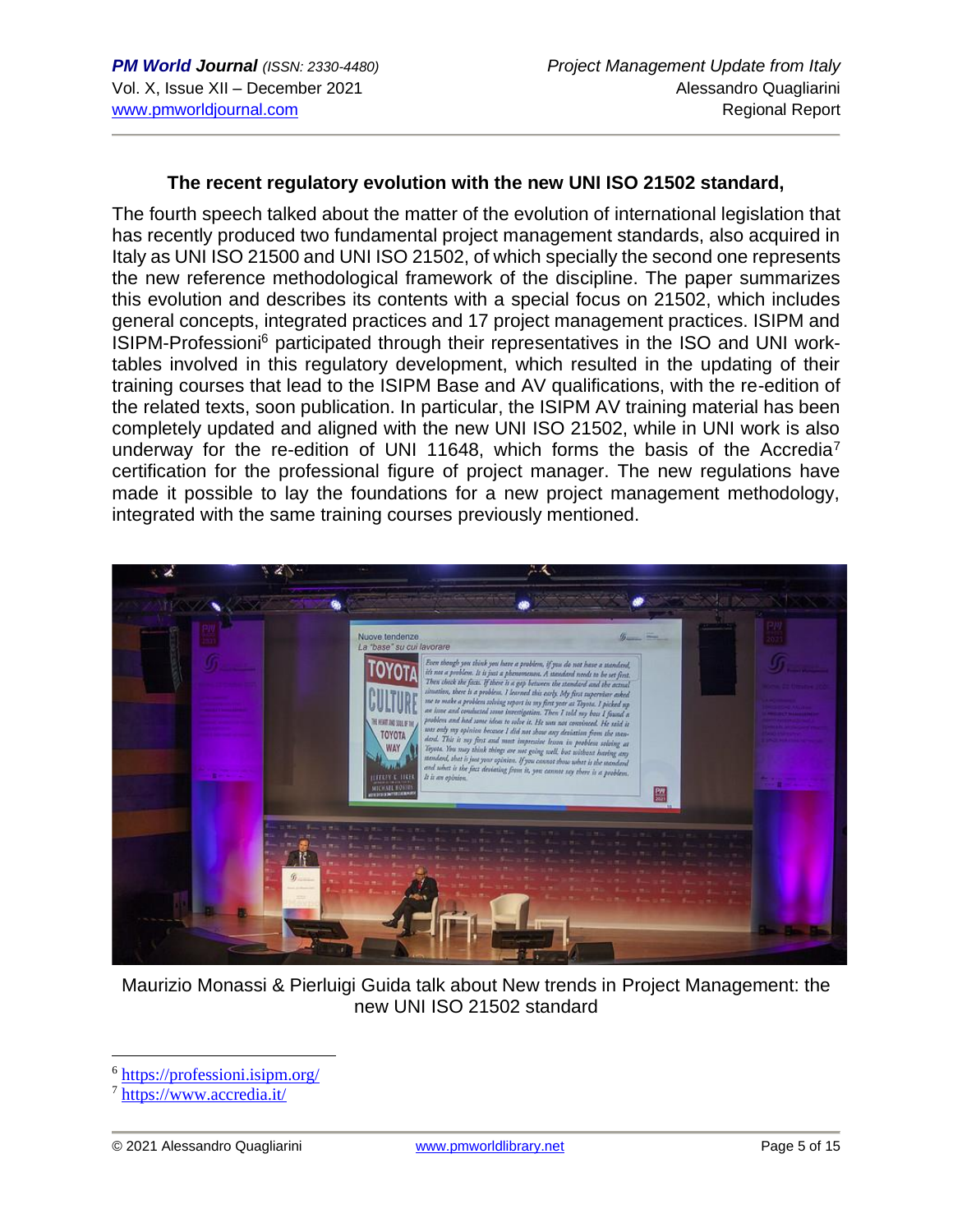#### **The Agile approach as opposed to Waterfall, Project Management**

Morning panel completed with an interesting intervention about the false dichotomies "Waterfall vs Agile". Project management is necessarily agile, in the etymological sense of "adaptable", that is, being able to easily vary its operating parameters according to the context. Too often, however, we settle for marrying a model or a vision and use only those. Thus we cross over into an ideological approach, where the methodology or the reference framework becomes a "church" to adhere to unconditionally or to be branded as heretics. This "theocratic" interpretation of Project Management feeds on dichotomies, pairs of opposite extremes of which one is the "good that wins" and the other the "evil that must lose". The dichotomies are dangerous, because they seem useful to explain reality in a simple way, but often they only trivialize it, when they are not really bogus. Does project management need to be driven by processes or principles? Does it have to be waterfall or agile? Does it have to follow a framework or be inspired by a mindset? Reasoning in dichotomies demeans the role of the Project Manager, directs a purely "algorithmic" management. The reality is much more complex. Marco Caressa, in this short talk showed how the uniqueness of the projects cannot be flattened on pairs of opposites and in fact it never has been. No project is ever just waterfall or just agile. More or less explicit processes and principles have always coexisted. The use of different frameworks can feed and direct the mindset. He says, Paraphrasing Shakespeare "there are more projects in heaven and on earth than your methodology dreams", and it is what makes the job of Project Manager very difficult but also very fun.



Marco Caressa<sup>8</sup>, talk about overcoming the false dichotomies "Waterfall vs Agile", "Processes vs Principles", "Framework vs Mindset"

<sup>8</sup> <https://it.linkedin.com/in/marcocaressa>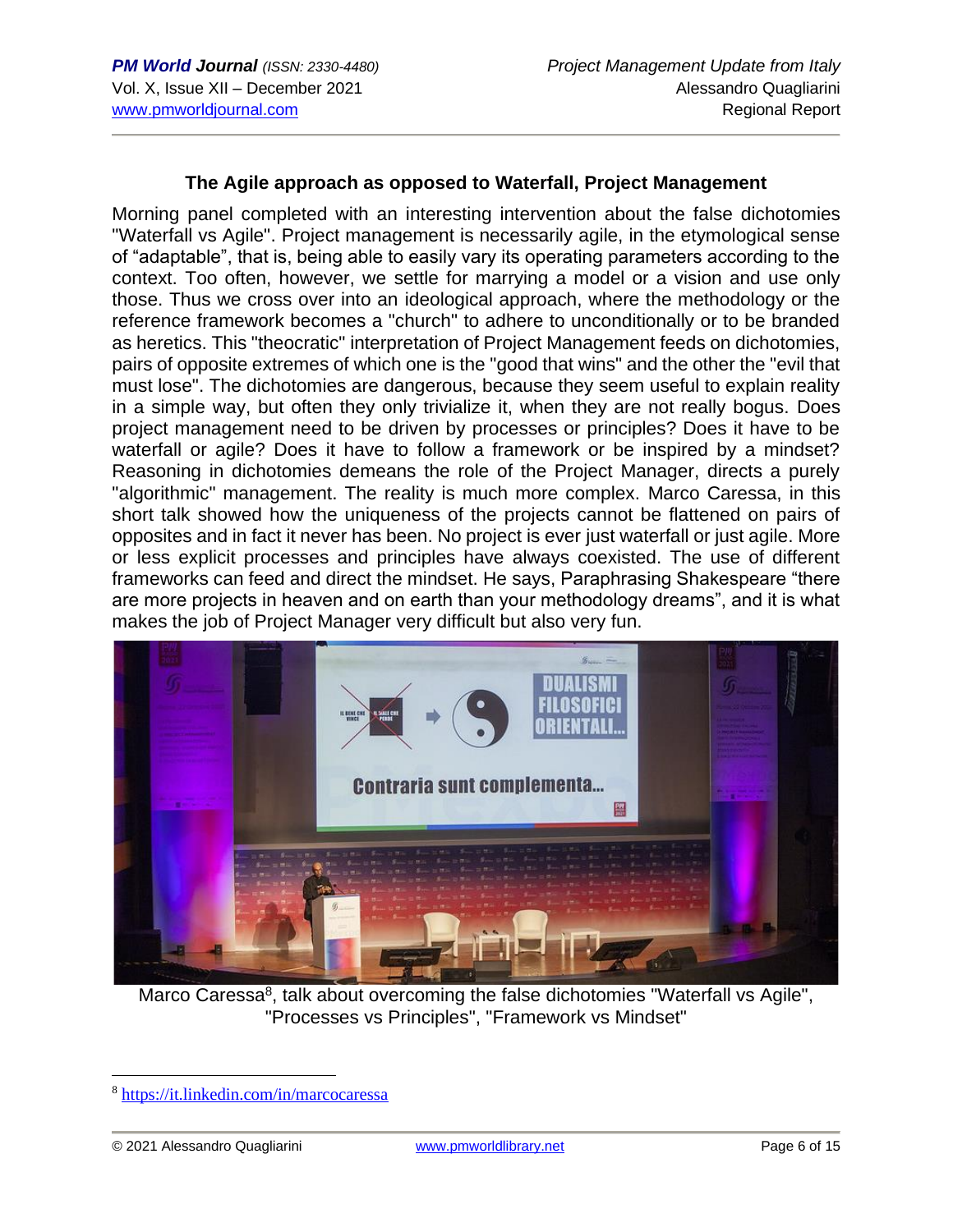#### **Project Management and Innovation Management**

The afternoon started talking about Innovation with several speeches of some Italian experts. One of these: "Innovation as a service is Acea's<sup>9</sup> innovation model" says Silvia Celani<sup>10</sup> (Head of Innovation of Acea). "*Our primary goal is to generate impact for our people, our business and our customers. We do this through an open, participatory and above all pragmatic model of innovation that is based on rules and tools that allow us to govern innovation: inbound and outbound open innovation tools. With inbound open innovation tools such as our 'Innovation Garage' Corporate Enterpreneuship Program, we promote a culture of innovation, which allows employees to propose ideas and participate in new innovation projects*. *We collect the innovation needs of the whole Group, we scout on the most innovative technologies, carrying out experiments and innovative projects for our business. This approach has allowed us in a short time to reach the number of over 50 trials launched, all with innovative startups and SMEs both nationally and internationally.* 



Marco Menghini, Silvia Celani e Giampiero Astuti, Project management skills to manage innovation and UNI standards.

 $9$  ACEA is the in house Energy & Utilities Company of the Municipality of Rome operating in Lazio Region of Italy

<sup>10</sup> <https://it.linkedin.com/in/silvia-celani-2478ab43>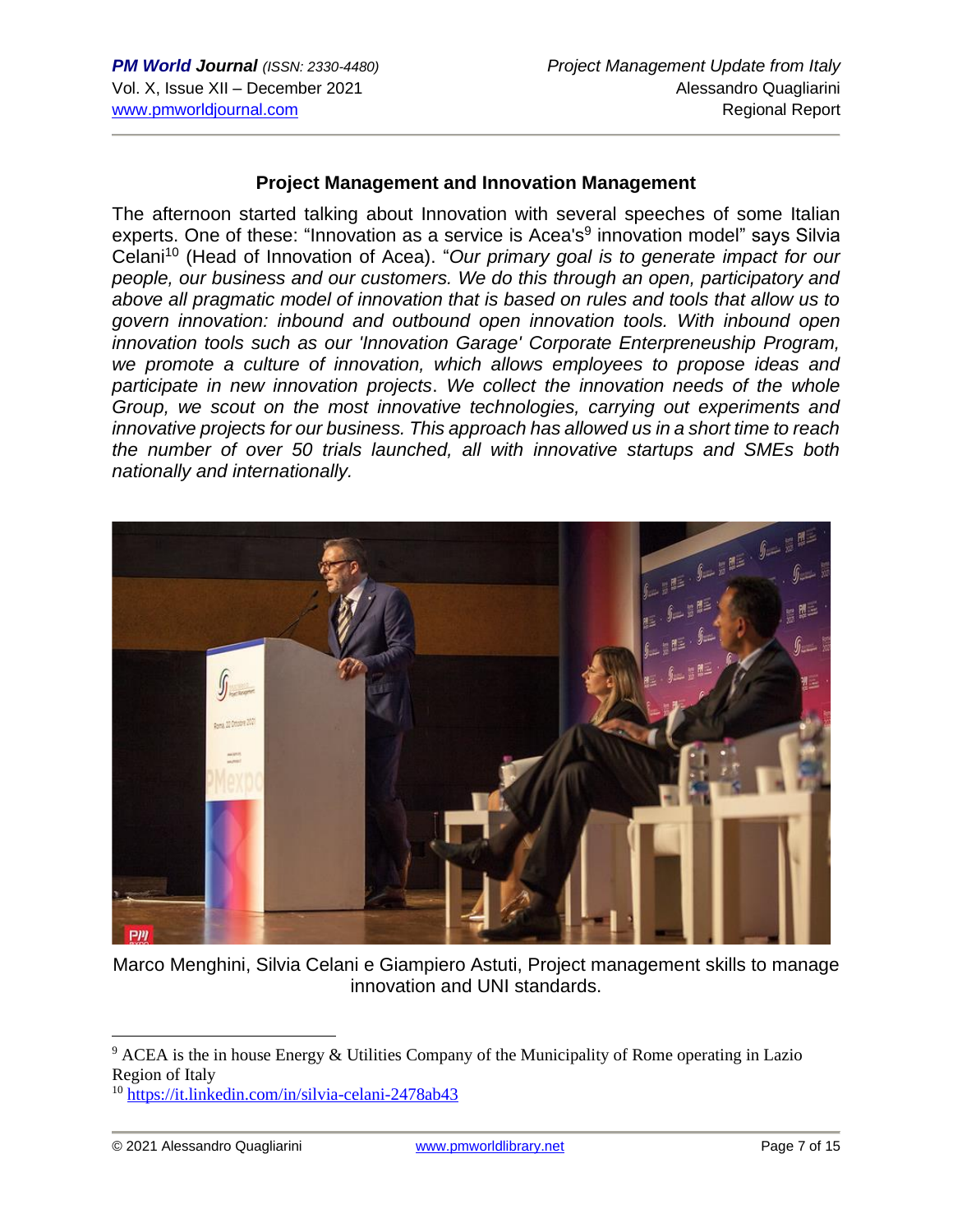#### **Health service improvement projects**

Before closing PM Expo® 2021, the last intervention was about the Covid-19 pandemic that has drawn a deep line between what was before and what will be after. Maurizio Dal Maso<sup>11</sup> says: "We think of the changes envisaged and imposed by the PNRR, or the *National Recovery and Resilience Plan, which in its six missions provides, for health, two sub-areas of interventions: proximity networks, structures and telemedicine for territorial health care with innovation, research and digitalization of the NHS. We will have to carry out organizational innovation and development of new models of assistance and care for the person in the right time and in the right way, that is, we will have to do Project Management (PM) in health. We will have to ask ourselves, however, which PM will we need to implement the new forms of health provided by the PNRR? Perhaps the classic approach of PM alone will not be enough to make us reach the expected objectives, we*  will have to start thinking about new PM approaches or the preparation and training of *new Project Managers, but only after having identified and shared the new model of " health system "that we want to create: the organizational model comes first and the technologies after, no change or no stable innovation in the NHS / SSR can work if implemented in reverse, starting from the end of the production processes and not from their beginning. In conclusion, in the coming years we will experience an obligatory season of change, of projects and consequent new organizations, it will be up to all of us to manage it in the best way so as not to miss this important opportunity to really do what we have been supporting for years, that is to redesign the SSN / SSR according to a simple logic: to provide everything that "that patient" really needs nothing more and nothing less, or to create a system capable of giving different and differentiated answers to specific and individual needs, which is easy to say but very difficult to do, as the history of our SSN / SSR shows*".

Letizia Bocciardi<sup>12</sup> added: "Which scenarios for the Italian Healthcare? Italy, as many *European countries, is experiencing a deep economic and social crisis that requires a complete rethinking of care and assistance models, through integration and digitalization processes. Is the PNRR program able to face the critical points?*

- *Improving the overall health condition of People*
- *meeting healthcare expectations of citizens*
- *guaranteeing the protection of the right for healthcare to the whole population*

*We will deal with this through the eyes of citizens and their new needs for health, analyzing how agile organizations can be able to respond to new challenges*".

Massimo Pirozzi<sup>13</sup> and Lidia Strigari<sup>14</sup> closed the panel showing that in today's world, both the extent and the complexity of healthcare projects need special approaches to reach

<sup>11</sup> <https://it.linkedin.com/in/maurizio-dal-maso-1546391b>

<sup>12</sup> <https://it.linkedin.com/in/letiziabocciardi>

<sup>13</sup> <https://it.linkedin.com/in/massimo-pirozzi-the-stakeholder-perspective>

<sup>14</sup> <https://it.linkedin.com/in/lidia-strigari-973a0832>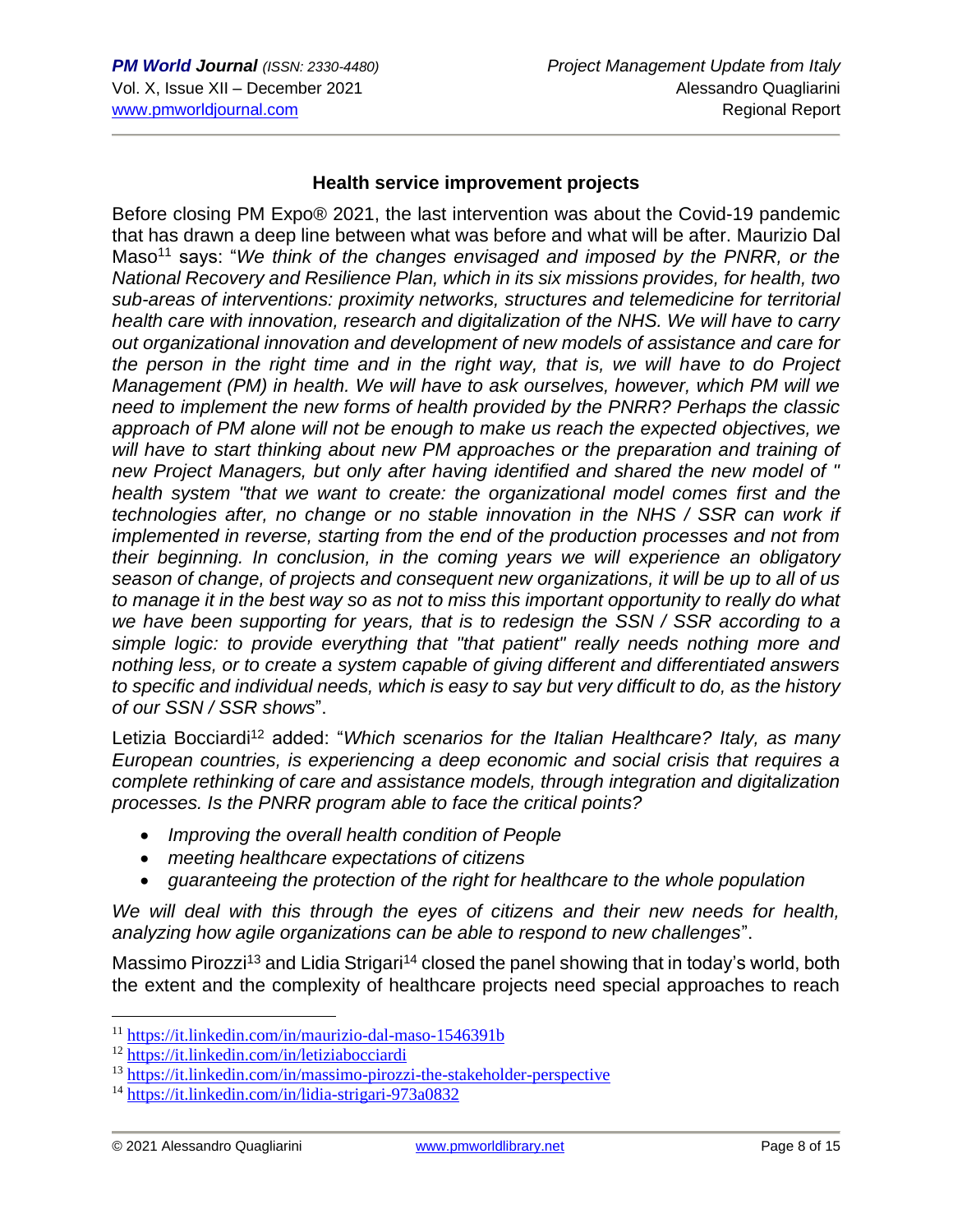efficacy and efficiency respecting ethical and other constraints, preserving the care to the person by achieving the satisfaction of stakeholders and minimizing negative risks. Evidence Based Medicine (EBM) takes into account the above factors by integrating best scientific evidence with both clinical expertise and patient values and expectations, while Project Management discipline can effectively support EBM in facing complexity. During the speech, they give a synthetic overview on Evidence Based Medicine<sup>15</sup>, and they showed the utility of project management in supporting effective EBM projects by facing complexity with efficacy and efficiency. In addition, they propose also an innovative stakeholder-centered project management approach, called Project Management X.0, and an innovative patient-centered model for Evidence Based Medicine projects, called EBM X.0, which, via their integration, may increase healthcare projects' success rates and delivered value by taking advantage of Web 1.0/2.0/3.0/4.0 technologies in order to empower, and to speed up, decision support in both project management, and project delivery, processes.



Maurizio Dal Maso, Letizia Bocciardi, Giorgio Banchieri, Sergio Canzanella, Massimo Pirozzi, Lidia Strigari talk about "The future of Project Management in health and of the NHS in PNRR: new scenarios and perspectives"

<sup>15</sup> [https://pmworldlibrary.net/wp-content/uploads/2020/12/pmwj100-Dec2020-Pirozzi-Strigari-project](https://pmworldlibrary.net/wp-content/uploads/2020/12/pmwj100-Dec2020-Pirozzi-Strigari-project-management-for-evidence-based-medicine.pdf)[management-for-evidence-based-medicine.pdf](https://pmworldlibrary.net/wp-content/uploads/2020/12/pmwj100-Dec2020-Pirozzi-Strigari-project-management-for-evidence-based-medicine.pdf)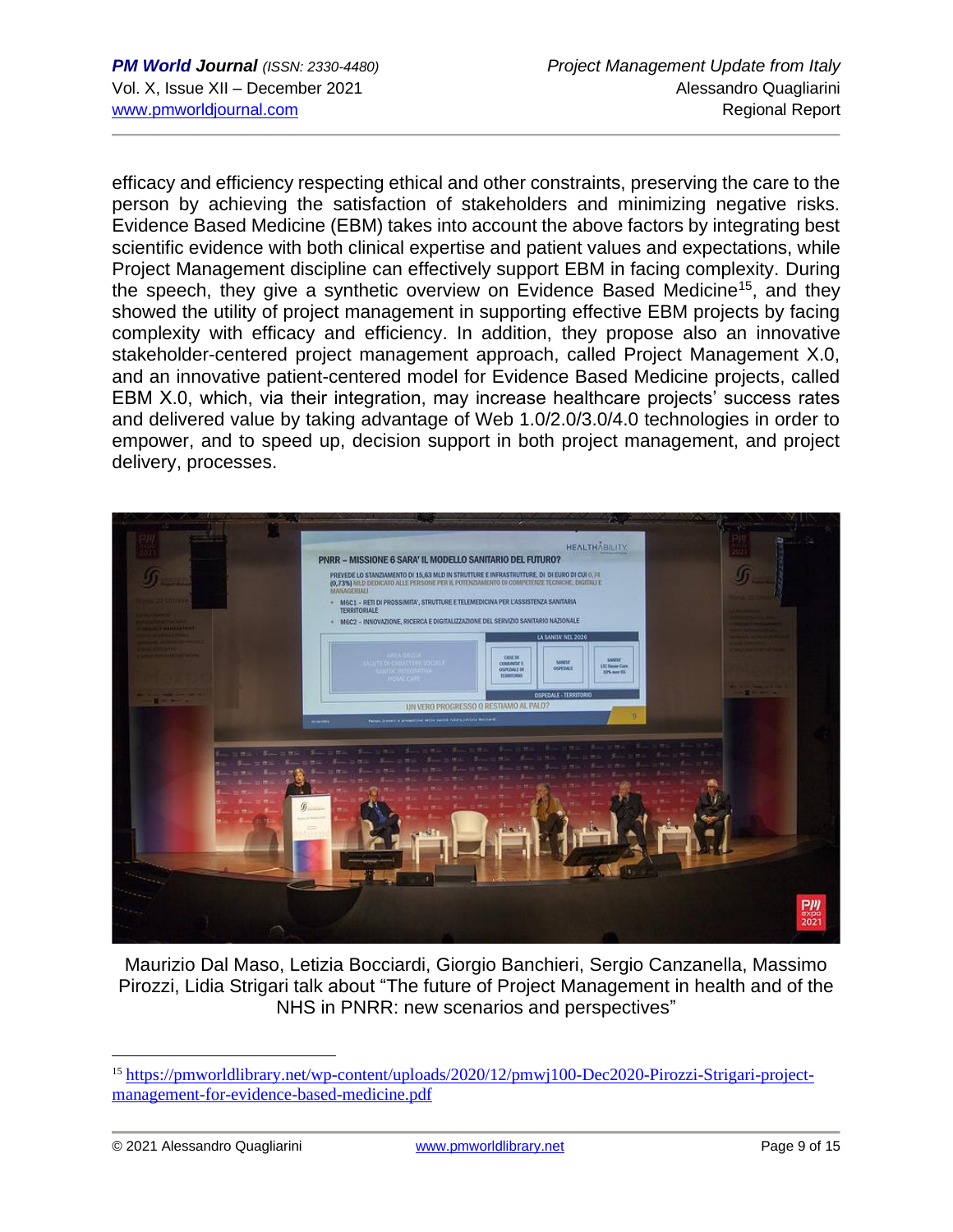

**Beyond the PM Expo® 2021 Stage…**

Vito Introna, Antonella Chirichiello, Alessandro Quagliarini, Maurizio D'Ambrosio, Claudia Spagnuolo, Emanuele Remediani, (ISIPM Board Members)



Matteo Ragnelli, Matteo Cerri, Melania Catalano, Annabelle Grieco<sup>16</sup> (The event live tweeting team)

<sup>&</sup>lt;sup>16</sup> ISIPM Young Head Quarter - <https://www.isipm.org/progetti/isipm-young>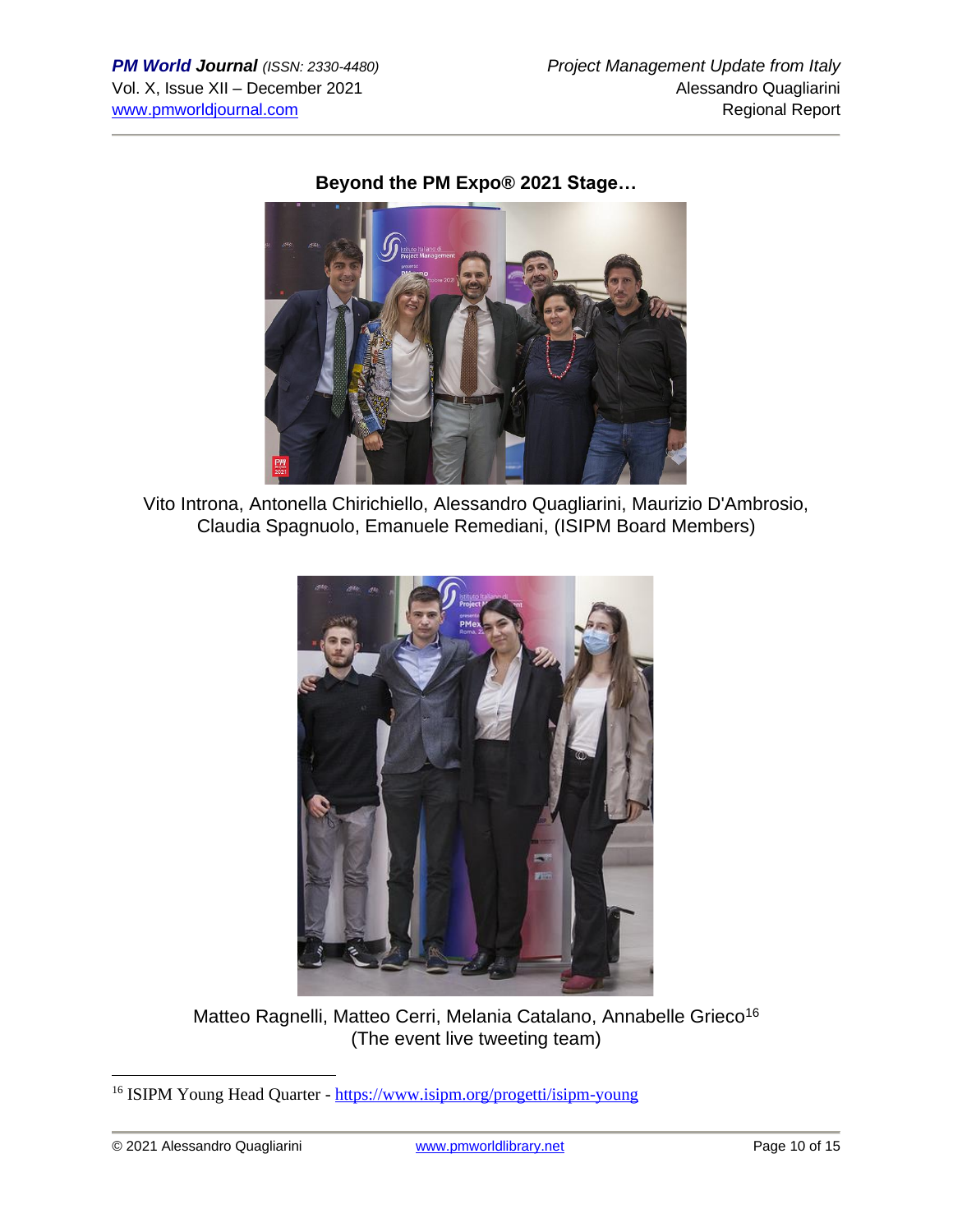#### **NEWS from PMI Chapter: Northern Italy's Chapter (PMI-NIC)<sup>17</sup>**

In September the PMI Northern Italy Chapter has been one of the Finalists for the "Chapter of the Year" Award (Members 1501+). This is the highest tribute for any PMI Chapter, and it is a recognition of the outstanding voluntary efforts and the value provided to the chapter local members. This is the first time PMI-NIC is nominated for this Award, so they were thrilled for this success and looking forward to the Winner that has be announced during PMI Leadership Institute Meeting, on October the 9th.



As mentioned in my last report<sup>18</sup>, in the early 2021 PMI-NIC announced this year that the Chapter will celebrate its 25th anniversary. During September PMI-NIC decided the exact date that was the afternoon of October the  $22<sup>th</sup>$ . Due to this event, a years before, the Chapter Board decided to entrust to three "seasoned" volunteers (Dalia Vodice, Michela Ruffa, Walter Ginevri) the collection of ideas and proposals for the incoming celebration of the 25th anniversary. As an essential input to this team, the Board identified a set of clear critical success factors:

- not be limited to a celebration of past achievements, but take the opportunity to explore the next 25 years of the PMI community
- to look over chapter members domain to involve a wide population of stakeholders in the "co-design" of the PMI-NIC of the future
- to assure the alignment with the PMI strategy and its focus on the «project economy» and the target population of «5-75» people.

<sup>17</sup> <https://www.pmi.org/chapters/northern-italy>

<sup>18</sup> <https://pmworldjournal.com/article/october-2021-pm-update-from-rome>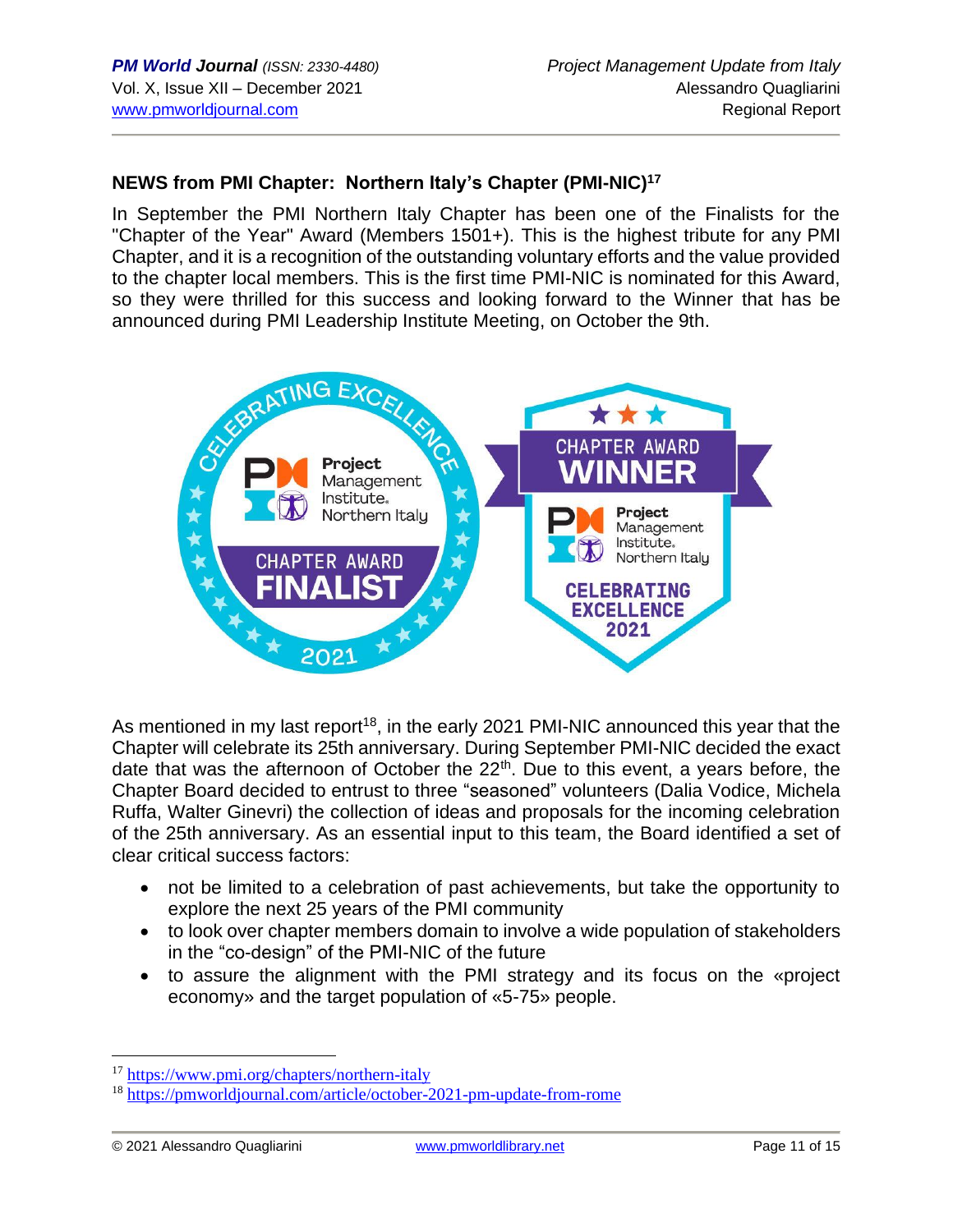The results<sup>19</sup> of this collection of proposals of chapter initiatives goes beyond the time horizon of 2021, the year of PMI-NIC 25th anniversary celebration.



Project Management Institute. Northern Italy





Setup of PMI-NIC 25th anniversary (stage & backstage)

The PMI-NIC celebration was live streaming from the Museum of Science and Technology in Milan, Italian and international speakers to offer new perspectives on projectuality. The event special guests were Mike DePrisco, PMI COO, and Ashwini Bakshi, PMI Managing Director Europe, that delivered a highly interactive session: "The Future of Projects".

<sup>&</sup>lt;sup>19</sup> https://www.pmi.org/-/media/pmi/chapters/northern-italy/pdf/pmi-nic\_s\_25th\_anniversary\_-\_the\_pleasure\_of\_listening.pdf?v=2cff5d24-bf9a-4094-b003-57e1edda85fc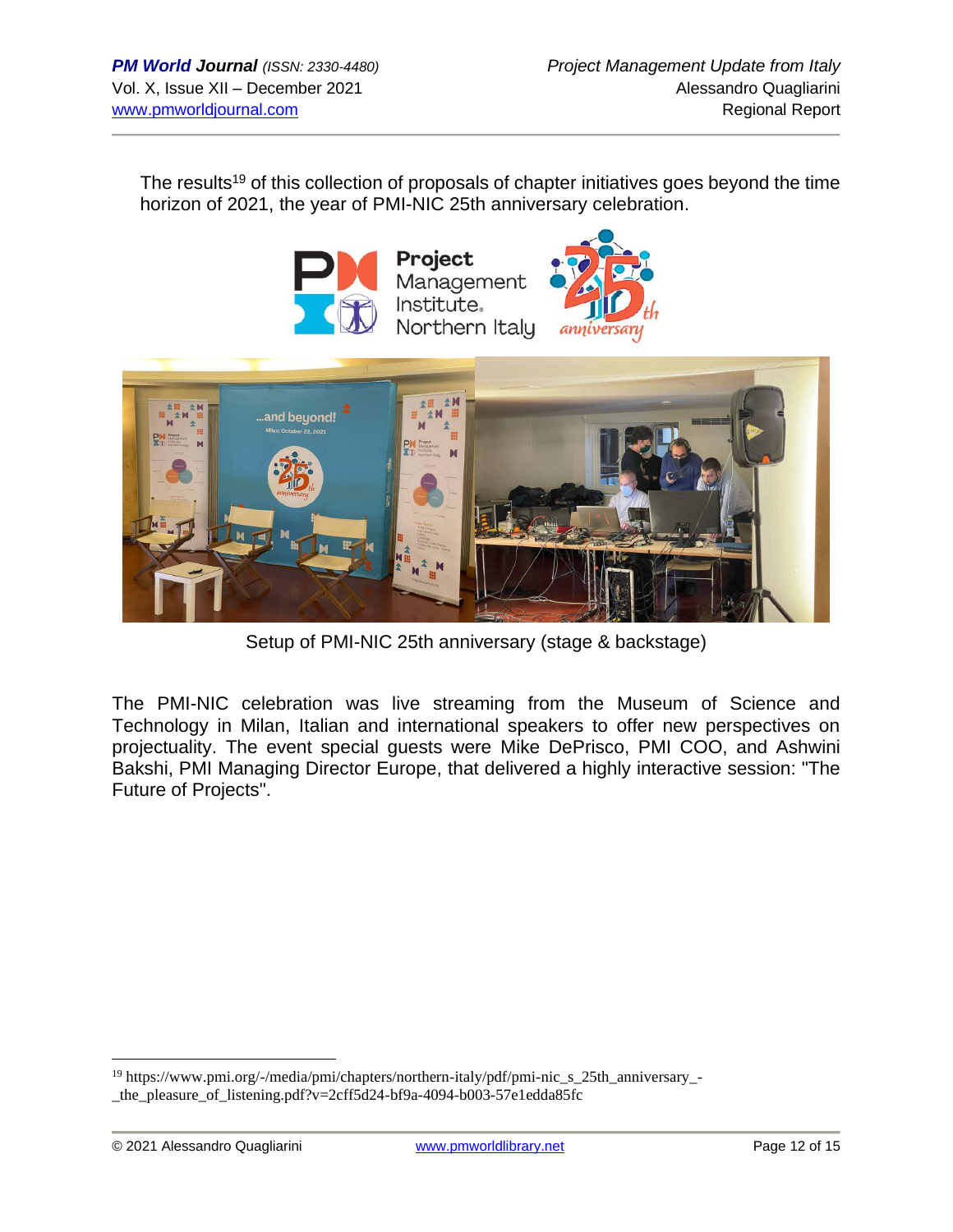#### **Historical Agreement for the Enhancement of Project Management Culture in Italy**

In November the  $17<sup>th</sup>$  2021, PM World has announced the signing of a formal "Memorandum of Understanding for Cooperation and Mutual Support" between the organization and ISIPM. PM World publishes the international PM World Journal (PMWJ) and maintains the globally-recognized PM World Library. The Agreement confirmed the growing presence and recognition of the role of ISIPM also at an international level, and the Managing Editor of the PMWJ and of the PMWL David Pells defined it as "of historical significance".

One of the relevant terms of the agreement is to provide memberships in the PM World Library<sup>20</sup> for all 4,000+ ISIPM members at one low group cost. On the other hand, ISIPM has agreed to the following:

- Identify the PMWJ as a Media Partner and post the PMWJ logo on ISIPM's PMexpo conference website;
- Provide news and information to PM World as a basis for breaking news articles;
- Provide an ISIPM leader to act as an International Correspondent for the PMWJ in Italy;
- Identify PM World as a strategic partner on ISIPM's website;

According to PMWJ editor David Pells, "We have established media partnership and alliance agreements with other organizations over the years, but this is the most comprehensive so far. I look forward to helping ISIPM advance professional project management throughout Italy. Hopefully we can also publish more works by ISIPM members in the future as well as offer them new career development and learning opportunities."

According to Enrico Mastrofini, ISIPM president, "We are happy to enter this new alliance with PM World. The PMWJ is now widely read in Italy and among our members. We have experience working with the PMWJ as media partner for PMexpo the last three years and we have already assigned an ISIPM leader to be their Italian correspondent. This new agreement simply expands the relationship to provide more tangible benefits to both our members and the association."

For sure this agreement give a boost in Italy for sharing the knowledge of the discipline throughout the huge number of articles of PM World Library.

<sup>20</sup> https://pmworldlibrary.net/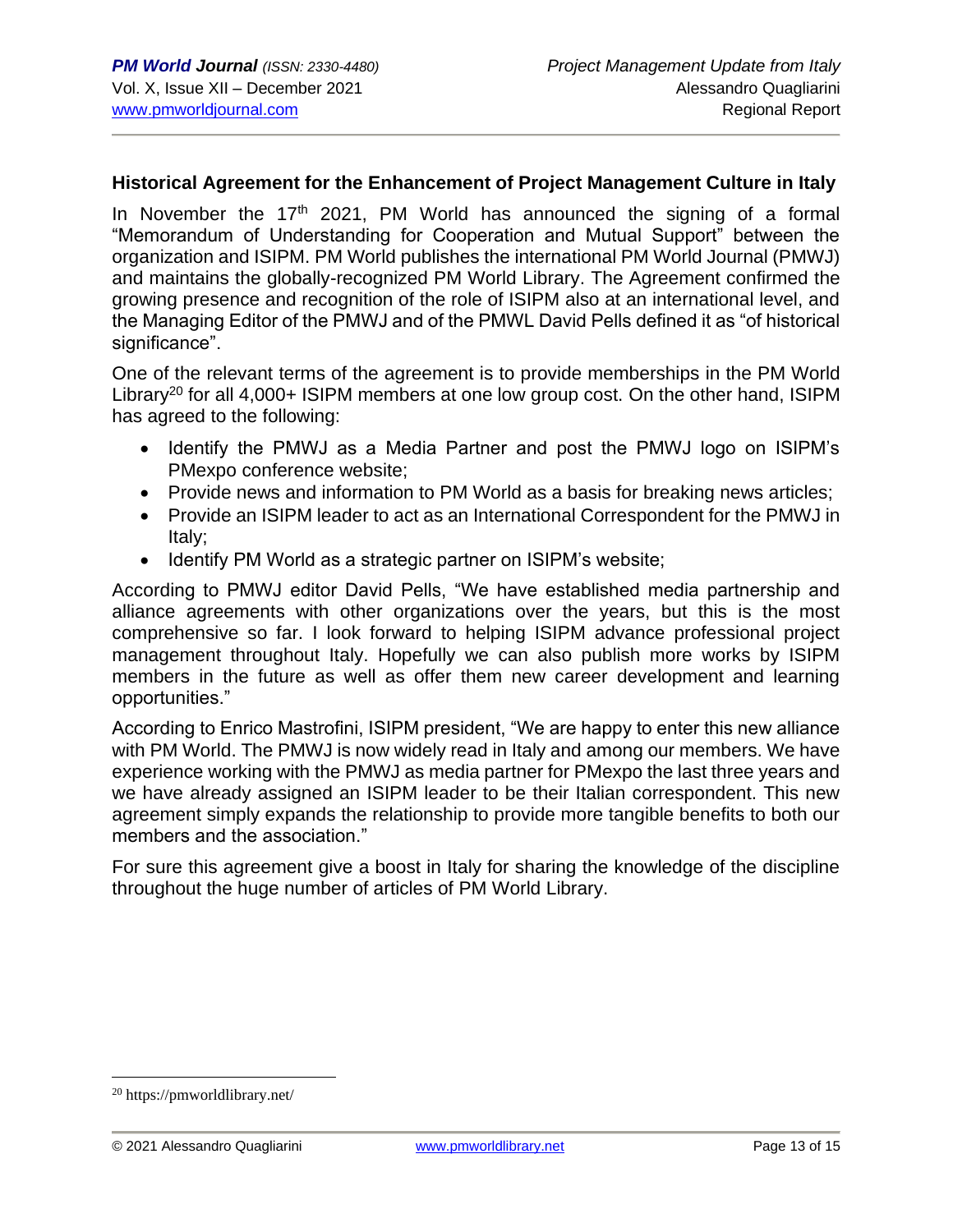

The former (Massimo Pirozzi) and the latter (Alessandro Quagliarini) PMWJ international correspondent from Italy

### **Conclusions**

In Italy, during this 2021 autumn, we have seen a real energic rebooting of PM activities from each association, showing a great willing to renovation to go beyond pandemic even if we still have been fighting against it. I'm sure we are going towards a new season of a powerful and synergic collaboration between the Project Management entities present in Italy. We'll see from next new year!